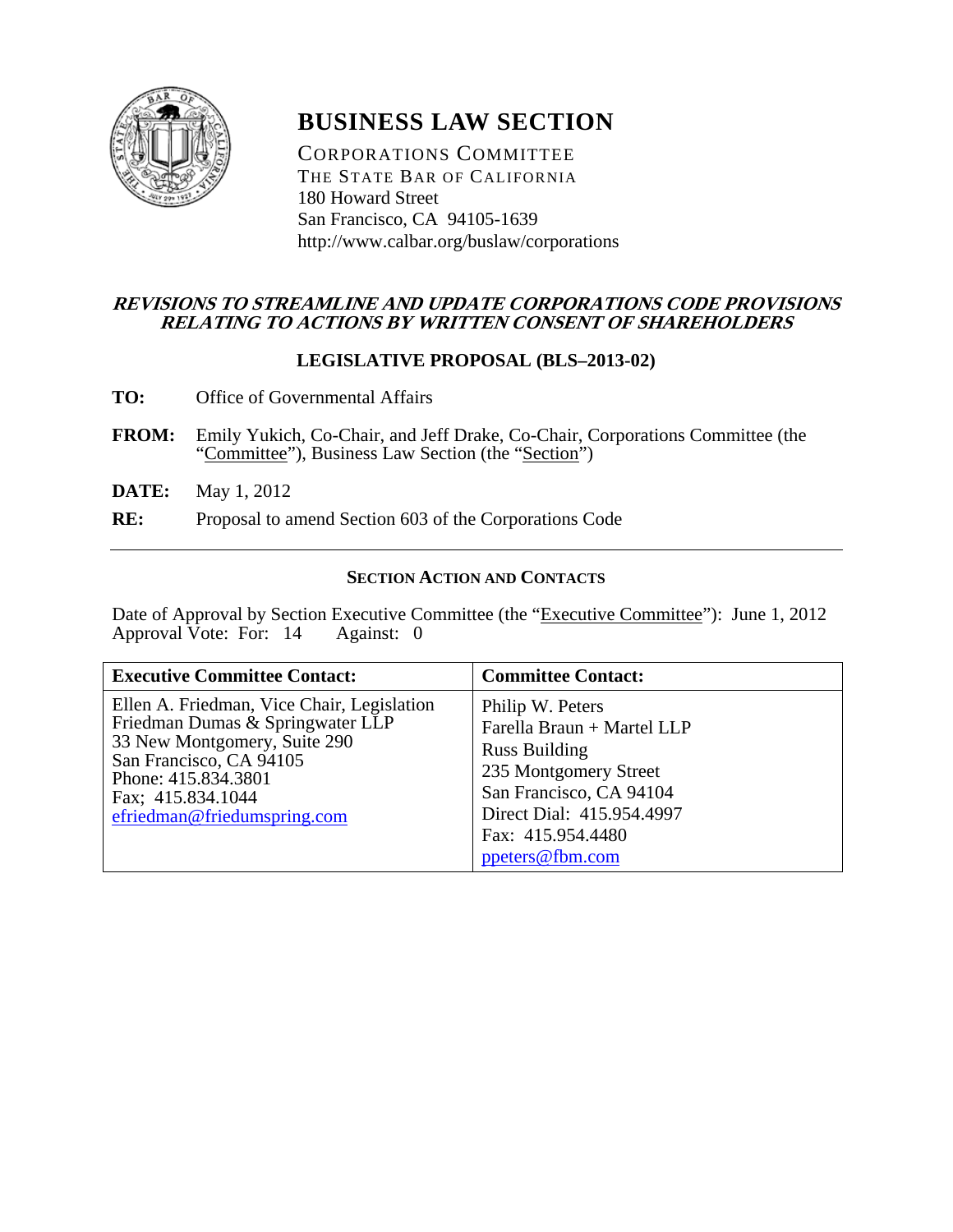#### **HISTORY, DIGEST AND PURPOSE**

The mission statement of the Committee provides that it shall study, consider, take a position on and advocate that position with respect to, among other things, "[n]eeded changes to the California Corporations Code" and "[o]ther statutory changes that would promote efficiency or effectiveness in practice if made." The Committee has concluded that it is consistent with that mission to propose amending portions of Section 603(b) of the California Corporations Code (the "**Code**") concerning shareholder action taken by written consent. The proposed amendments, if enacted, would promote efficiency and effectiveness in practice in that it would simplify, improve and modernize relevant provisions of the Code.

## **Background.**

 $\overline{a}$ 

In 1977, California significantly modified corporate law restrictions on shareholder action taken by written consent. Prior to 1977, the law permitted shareholder action without a meeting if such action was authorized by a writing signed by all of the persons who would be entitled to vote upon such action at a meeting.

The current law, embodied in Section  $603$  of the Code<sup>1</sup> and adopted in 1977, provides that, subject to any provision in a corporation's articles of incorporation, shareholders may take any action without a meeting if the holders of outstanding shares, having not less than the minimum number of votes that would be necessary to take that action at a meeting at which all shares entitled to vote thereon were present and voted, provide their written consent to such action. If the consents of all shareholders entitled to vote have not been solicited, Section 603(b) (the "**Existing Statute**") requires notice of certain corporate actions to be delivered to all shareholders who did not consent to such action at least 10 days prior to consummation of such actions, and requires that prompt notice of other corporate actions be delivered to those shareholders who did not consent to such actions. The text of the Existing Statute is set forth below:

> (b) Unless the consents of all shareholders entitled to vote have been solicited in writing, both of the following shall apply:

> (1) Notice of any shareholder approval pursuant to Section 310, 317, 1152, 1201 or 2007 without a meeting by less than unanimous written consent shall be given at least 10 days before the consummation of the action authorized by that approval. Notice shall be given as provided in subdivision (b) of Section 601.

> (2) Prompt notice shall be given of the taking of any other corporate action approved by shareholders without a meeting by less than unanimous written consent, to those shareholders entitled to vote who have not consented in writing. Notice shall be given as provided in subdivision (b) of Section 601.

 $<sup>1</sup>$  Unless otherwise specified, all section references herein are to sections of the Code.</sup>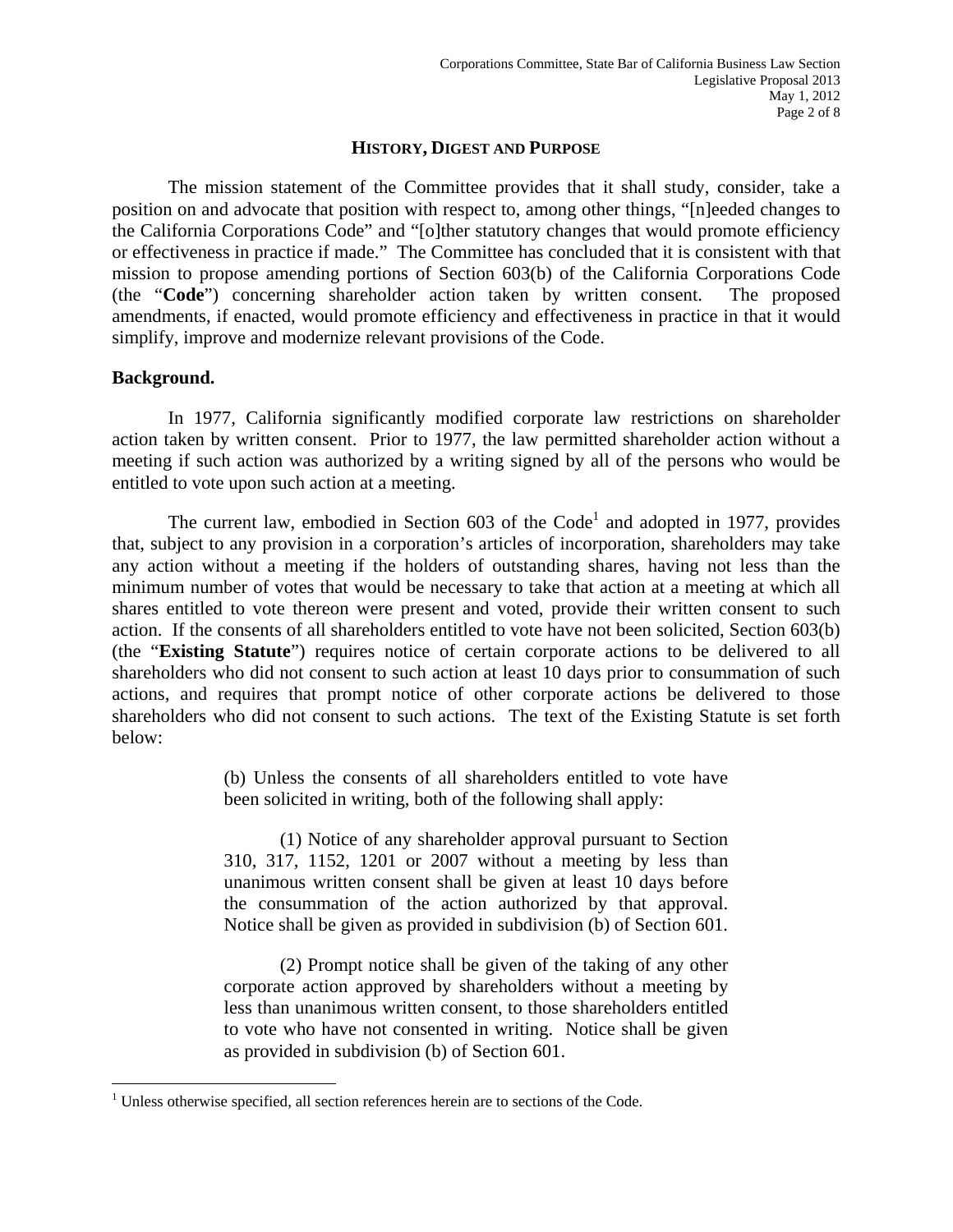# **Proposal.**

The Committee proposes that the Existing Statute be amended as set forth below under the section entitled "Text of Proposal" (the "**Proposed Statute**"). The Proposed Statute eliminates the 10-day waiting period for consummating certain corporate reorganizations that is currently required under the Existing Statute. The Proposed Statute would amend Section 603(b)(1) by exempting therefrom reorganizations as to which shareholders have the right under Chapter 13 of the Code (dissenters' rights) to demand payment of cash for their shares ("**Reorganizations with Dissenters' Rights**") and thereby eliminating the 10-day waiting period that currently applies to such reorganizations when approved by the shareholders of the corporation without a meeting by less than unanimous written consent and the consents of all shareholders entitled to vote were not solicited in writing.

# **Reasons for the Proposal.**

# *A. Summary of Position.*

The Committee believes that the provision in the Existing Statute, which results in a 10 day waiting period before Reorganizations with Dissenters' Rights are approved by written consent of shareholders may be consummated, should be eliminated. Compliance with the Existing Statute unnecessarily subjects the consummation of such reorganizations to risk and increases corporate costs. Some practitioners believe that the 10-day waiting period was included to afford shareholders an opportunity to seek to enjoin a reorganization or take other action to protect their interests. However, the 10-day waiting period does not afford this opportunity with respect to Reorganizations with Dissenters' Rights. Section 1312(a) expressly prohibits shareholders with dissenters' rights from attacking the validity of the transaction and it prohibits any suit for an injunction to stop the reorganization. In addition, the Existing Statute is among the provisions of the Code that collectively are an impediment to transacting business as a California corporation.

The Proposed Statute, on the other hand, would further the goals of the legislature when it authorized shareholder action by written consent, promoting efficiency and providing flexibility to corporations, without impairing shareholder protection afforded by other existing laws. The Committee believes that any distinctions between the procedures for shareholder approval of Reorganizations with Dissenters' Rights with or without a meeting should exist only to the extent necessary to safeguard shareholder rights.

# *B. Statutory Background.*

In considering the proposed amendment to the Existing Statute, it is important to review the evolution of the California law permitting shareholders to act by written consent. Prior to the Existing Statute, shareholder action could only be taken at a shareholders' meeting. One rationale for requiring a meeting was that the corporation was originally developed as a medium for public investment, and shares were typically widely held. In the 1800s, there was no conception of a large group of people making decisions other than at a meeting. Another rationale for requiring shareholder action be taken at a meeting might have been to safeguard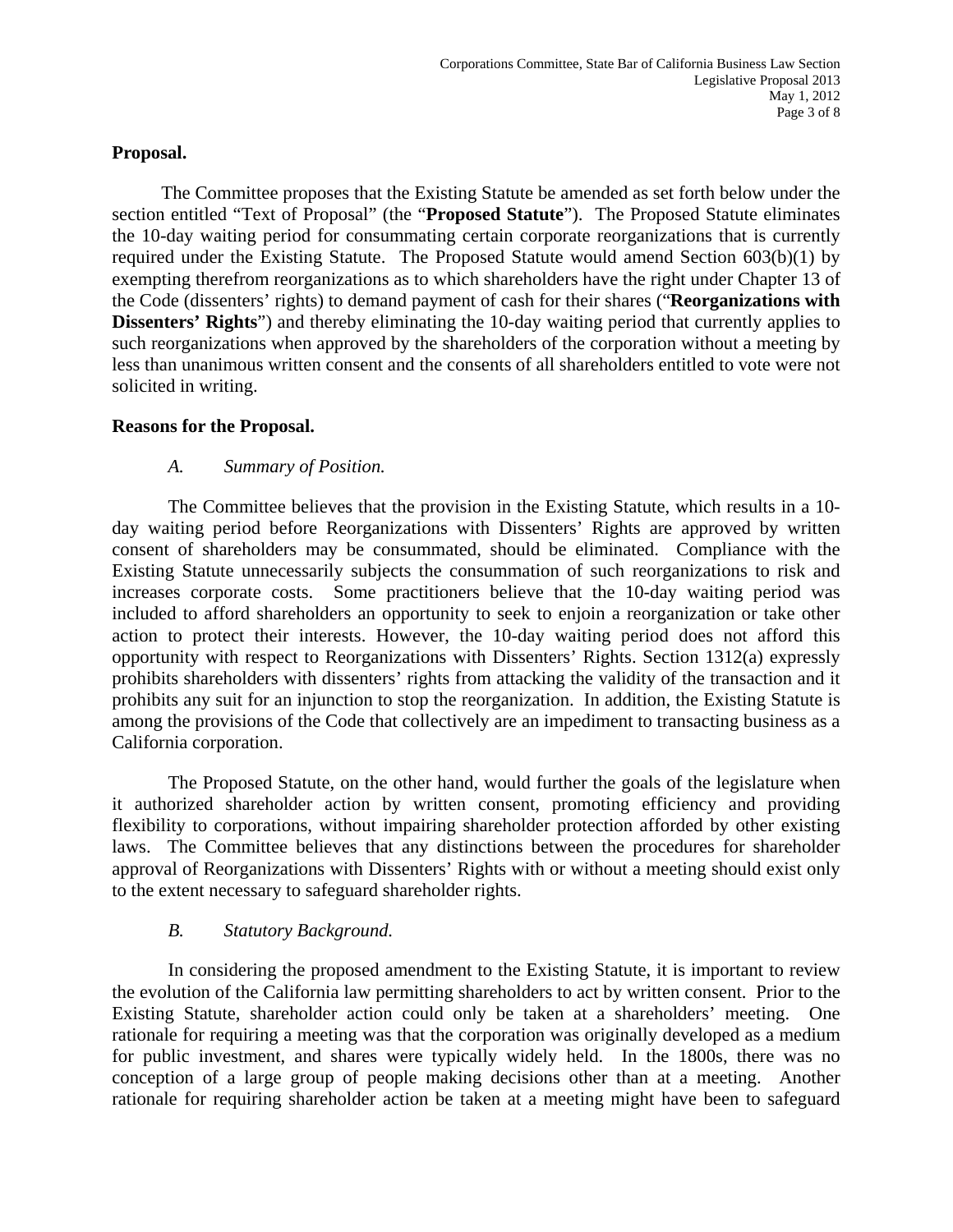shareholder rights afforded by the opportunity to attend, participate in discussion and debate, and vote at a meeting. In many cases, however, shareholder meetings did not give rise to lively (or even any) discourse, were expensive, sparsely attended or both, and were unnecessary in the case of many closely-held corporations. Recognizing that requiring a meeting was unduly restrictive, the legislature enacted the Existing Statute, eliminating the requirement for shareholder meetings in all cases and allowing for speed and flexibility of action by the corporation where shareholder approval is necessary.

# *C. The Existing Statute Increases Consummation Risk and Costs.*

The Existing Statute requires corporations to solicit the consent of all shareholders or subject certain proposed corporate actions (including Reorganizations with Dissenters' Rights) to a 10-day waiting period. If the latter is chosen, it places the consummation of the corporate action at unnecessary risk. The waiting period could apply, for example, to a merger involving a corporation with one shareholder who holds 95% of the outstanding shares, who has approved the transaction, and with a large number of employee shareholders who hold the remaining 5% by operation of an employee stock incentive plan. If this corporation wishes to close the transaction quickly and have its shareholders approve the merger by written consent, it will be required to either absorb the costs of soliciting the consent of all shareholders or subject the closing of the transaction to a 10-day waiting period. The 10-day waiting period creates significant consummation risk for the parties even though approval of the transaction is certain. For example, the additional period of time provides an opportunity for new laws or regulations to be enacted, for facts or circumstances to develop or exist that may cause a material adverse effect to one of the parties, for an act of God to occur or for the conditions of the financial or credit markets to worsen, any of which may change the landscape of the transaction and affect the ability or obligation of a party to close.

The cost of avoiding the unnecessary risks described above is to incur the additional costs of soliciting the consent of all shareholders. Requiring California corporations to do so imposes incremental costs and related inefficiencies on such corporations, including costs associated with preparing, printing and mailing solicitation materials to all shareholders. In addition to administrative costs, corporations will often incur attorneys' fees in preparing solicitation materials, which can be substantial. These costs and fees seem entirely unnecessary and burdensome if shareholders holding the required number of shares to approve the reorganization have already approved the transaction. Even if these costs and fees are low for a particular transaction, there is no justification why a corporation should bear any additional costs to avoid a waiting period that does not provide a clear benefit.

Based on the assumption that meetings give rise to robust debate while written consents do not, some practitioners believe that the 10-day waiting period in the Existing Statute was included to provide a window for the vigorous debate among shareholders that would otherwise occur at a meeting. A review of the statute reveals otherwise. The 10-day waiting period does not apply if the consents of all shareholders have been solicited in writing, regardless of whether a significant minority voting block opposes the transaction and regardless of whether they have had time to communicate with others about the transaction for which their consents were solicited. In cases where the consents of all shareholders have been solicited, "no additional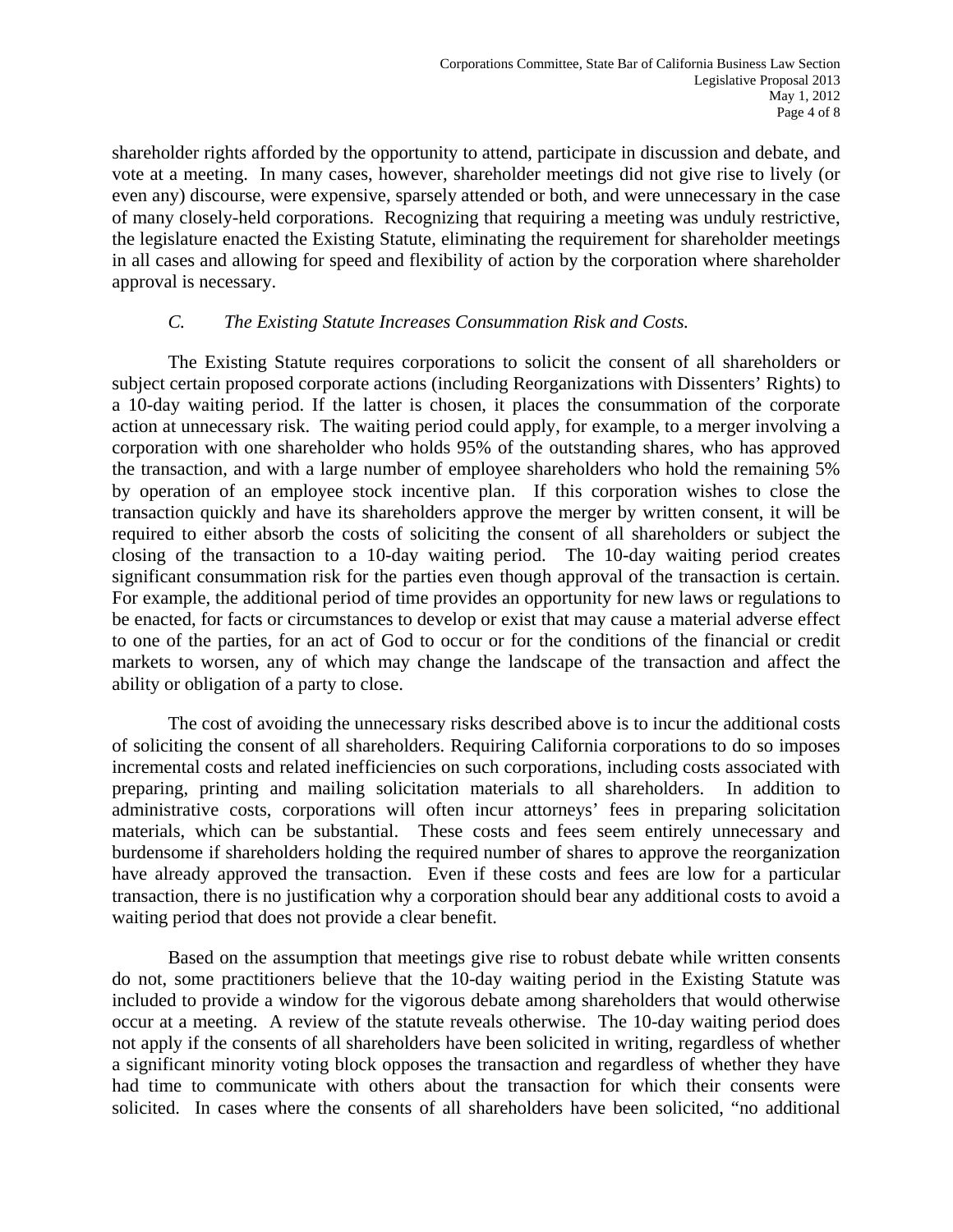notice is required, as the solicitation itself serves as notice that the action has been proposed and will be accomplished if the requisite consents are obtained." (Harold Marsh, Jr., Marsh's California Corporation Law, Section 12.06 (2011)). In other words, as long as the corporation solicits consents from all shareholders, it may consummate the transaction, without notice, on the very day when the requisite consents are obtained.

In summary, corporations desiring speed and efficiency are left with the incongruous situation of a Reorganization with Dissenters' Rights having been consummated, in accordance with the Existing Statute, by the time their shareholders open their solicitation envelopes, or subjecting the consummation of the reorganization to the risks associated with the 10-day waiting period. It simply seems wasteful to require California corporations to prepare solicitation materials and solicit consents from all shareholders to avoid a waiting period and the risks associated therewith when the requisite shareholder approval is a *fait accompli*.

# *D. The Proposed Statute Does Not Impair Existing Shareholder Protections.*

Some practitioners believe that the 10-day waiting period was included to afford shareholders an opportunity to "take whatever action they deem appropriate to protect their interests." (See Harold Marsh, Jr., Marsh's California Corporation Law, Section 12.06 (2011)). However, Section 1312(a) expressly prohibits shareholders with dissenters' rights from attacking the validity of the transaction. In addition, other available mechanisms safeguard the rights of shareholders.

The existence of dissenters' rights, which permit a non-consenting shareholder to seek a fair market value determination with respect to its shares, eliminates any right at law or in equity to attack the validity of a Reorganization with Dissenters' Rights: "[i]t is clear that Section 1312(a) was intended to and does prohibit any suit for an injunction to stop the merger, since its major purpose was to take away from the shareholder this "blackmail" threat to hold up the merger indefinitely while the suit was litigated." (See Harold Marsh, Jr., Marsh's California Corporation Law, Section 19.09[A] (2011)).

The time periods built into the dissenters' rights statute, which provide dissatisfied shareholders with appropriate remedies, also remain unaffected by the Proposed Statute. After shareholder approval of a Reorganization with Dissenters' Rights (including approvals by written consent), California corporations would continue to be subject to a 10-day period in which to notify shareholders of the approval and provide them with copies of the dissenters' rights statutes, a description of the procedure to be followed and a statement of the price the corporation deems to be the fair value of the shares, including an offer to buy the shares at that price. (See Section 1301(a).) Dissenting shareholders would continue to have 30 days to demand appraisal without any impact from the Proposed Statute. (See Sections 1301(b) and 1302.) Finally, dissenting shareholders would continue to have six months in which to commence an appraisal action in Superior Court. (See Section 1304.)

In addition, the Proposed Statute would not affect fiduciary duties owed by the board of directors of a corporation to all shareholders and by majority shareholders to minority shareholders, each of which are recognized under California law. These fiduciary duties provide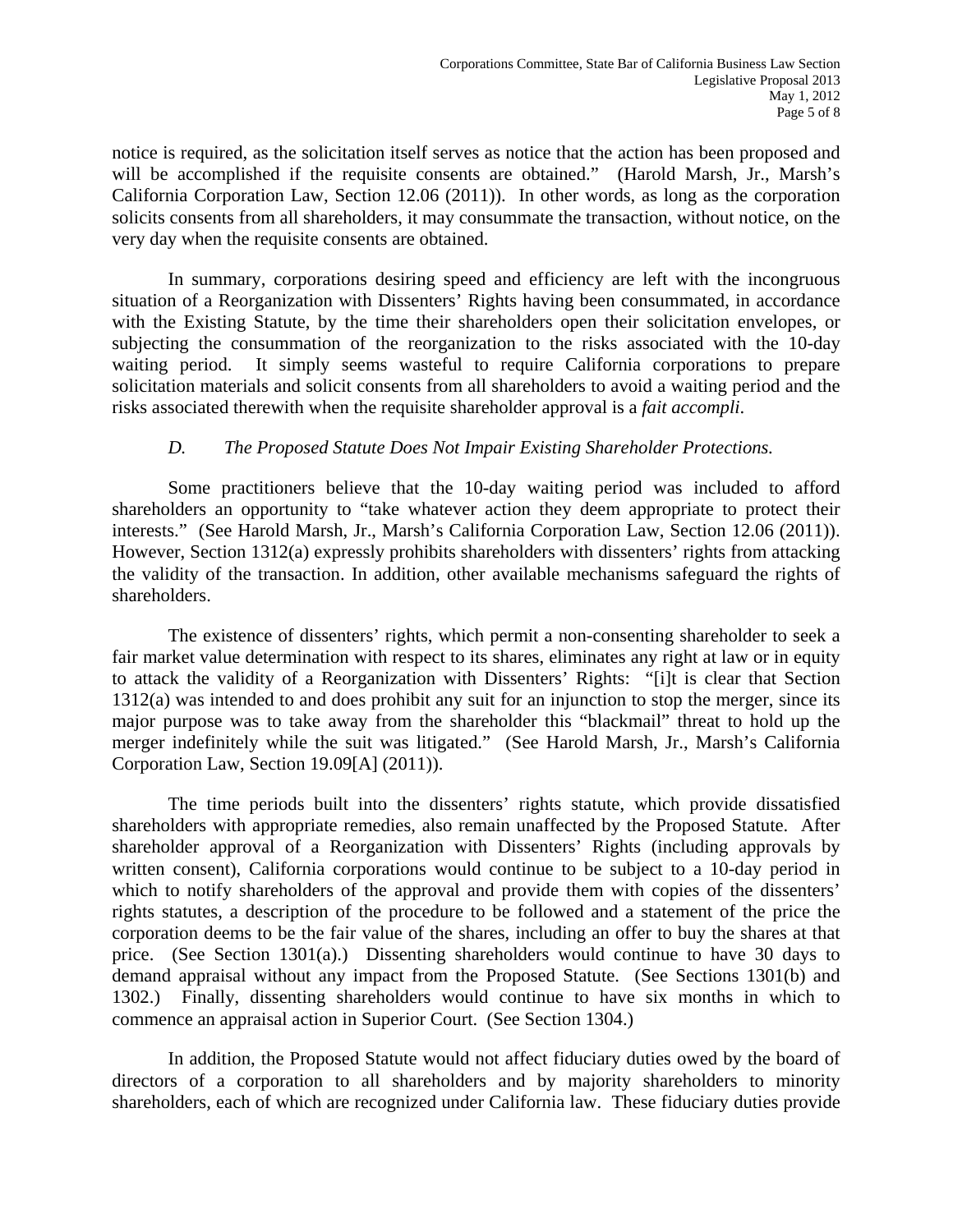direct recourse for aggrieved shareholders who disfavor an approved transaction. Thus, a minority shareholder whose written consent was not solicited retains the ability to sue members of the board or majority shareholder(s) for cash damages.

Additional minority shareholder protections are available and may be obtained by contract. Nothing prevents a shareholder or group of shareholders from requiring, as a condition to their investment in a corporation, that the corporation and other shareholders contractually agree to obtain the approval of the shareholder or a group of shareholders prior to specified corporate actions, including Reorganizations with Dissenters' Rights.

Finally, other waiting periods imposed by law or regulation for the protection of minority shareholders in other circumstances, when deemed necessary, would continue to be imposed notwithstanding enactment of the Proposed Statute. For example, Rule 14c-2 of the Securities and Exchange Commission's proxy rules imposes a waiting period that would remain unaffected by the Proposed Statute. Therefore, California corporations that are subject to Rule 14c-2, including those with concentrated shareholder voting blocks, would continue to be subject to more stringent Securities and Exchange Commission oversight. See also Section 1110(h), requiring uniform advance notification without regard to whether or not all shareholders were solicited, for specified types of transactions determined by the legislature to merit special treatment.

# *E. Corporations May Opt Out of Statutory Written Consent Rules.*

Finally, the Proposed Statute preserves freedom of corporate choice. Section 603 is an "opt-out" statute. A corporation's founders or shareholders may eliminate the ability of shareholders to take action by written consent by so providing in the articles of incorporation. Alternatively, they may require that Reorganizations with Dissenters' Rights be approved by a percentage that is greater than a majority of the outstanding shares when such transactions are approved by written consent. A variety of permutations are possible. Many other jurisdictions, including Delaware and Nevada, do not impose a 10-day waiting period on any corporate action that is approved by written consent of shareholders. California should not have an additional layer of requirements, different from other states, that fundamentally are not justified by some important policy.

# *F. Conclusion.*

Shareholder action taken by written consent is universally recognized as a valid approval by shareholders and this is expressly confirmed by California statute. The 10-day waiting period acts to delay the effectiveness of the action, which hinders a corporation's ability to act with speed and efficiency when necessary. Some practitioners believe that the 10-day waiting period was included to afford shareholders an opportunity to seek to enjoin a corporate action or take other action to protect their interests. However, the 10-day waiting period does not afford this opportunity with respect to Reorganizations with Dissenters' Rights. Section 1312(a) expressly prohibits shareholders with dissenters' rights from attacking the validity of the transaction (at law or in equity) and prohibits any suit for an injunction to stop the merger. Accordingly, the Existing Statute appears to foster unnecessary costs and places form over substance in its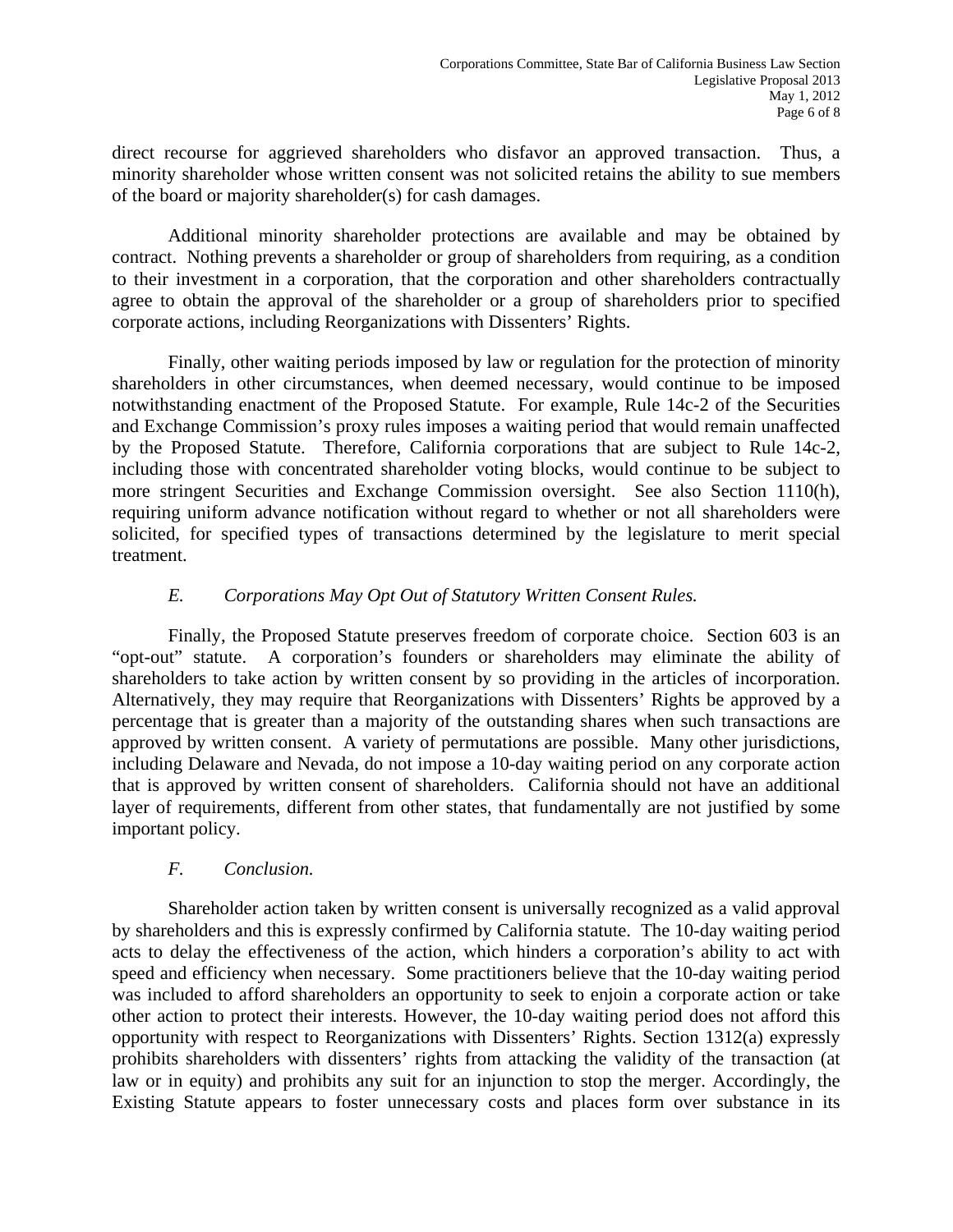encouragement of solicitations of all shareholders. The Committee respectfully submits that, because compliance with the Existing Statute unnecessarily increases corporate costs and the Proposed Statute would further the goals of the legislature when it authorized shareholder action by written consent, promoting efficiency and providing flexibility to corporations, without impairing shareholder protection afforded by other existing laws, the Proposed Statute be enacted.

#### **APPLICATION**

If enacted, the Proposed Statute would become effective on January 1, 2014.

## **PENDING LITIGATION**

As of the date submitted, the Committee is unaware of any pending litigation that is relevant to this legislative proposal.

## **LIKELY SUPPORT AND OPPOSITION**

The Committee anticipates that the Proposed Statute would receive support from California corporations, shareholders and corporate law practitioners, with particularly strong support from closely-held corporations and their shareholders. Despite effective shareholder protection mechanisms that currently exist, opposition from shareholder rights advocates is possible.

#### **FISCAL IMPACT**

No negative fiscal impact is expected. The Proposed Statute may make California a more attractive location for companies to conduct business, which would increase tax revenues and create jobs.

#### **GERMANENESS**

The subject matter of the Proposed Statute is one in which the members of the Section (and, in particular, the members of the Committee) have special expertise because they are called upon to interpret provisions of the Code and provide guidance on California corporate and securities law matters. The subject matter requires the special knowledge, training, experience and technical expertise of the Section.

#### **DISCLAIMER**

This position is only that of the Corporations Committee of the Business Law Section of the State Bar of California. This position has not been adopted by the State Bar's Board of Trustees or overall membership, and is not to be construed as representing the position of the State Bar of California.